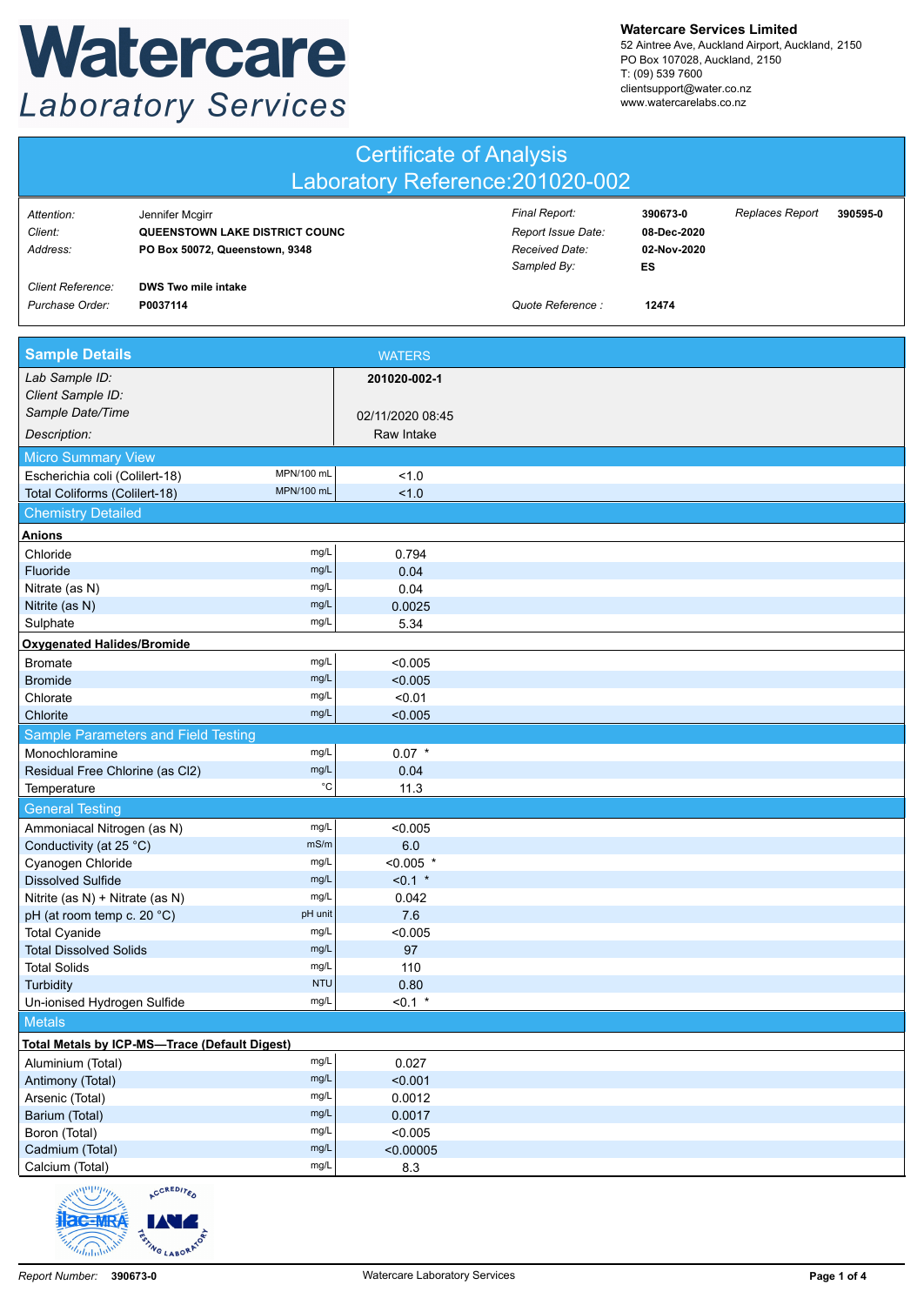| <b>Sample Details (continued)</b>                                                                                         | <b>WATERS</b>    |  |  |  |  |
|---------------------------------------------------------------------------------------------------------------------------|------------------|--|--|--|--|
| Lab Sample ID:                                                                                                            | 201020-002-1     |  |  |  |  |
| Client Sample ID:                                                                                                         |                  |  |  |  |  |
| Sample Date/Time:                                                                                                         | 02/11/2020 08:45 |  |  |  |  |
| Description:                                                                                                              | Raw Intake       |  |  |  |  |
| <b>Metals</b>                                                                                                             |                  |  |  |  |  |
| Total Metals by ICP-MS-Trace (Default Digest)                                                                             |                  |  |  |  |  |
| mg/L<br>Chromium (Total)                                                                                                  | < 0.0005         |  |  |  |  |
| mg/L<br>Copper (Total)                                                                                                    | 0.0036           |  |  |  |  |
| mg/L<br>Iron (Total)                                                                                                      | 0.02             |  |  |  |  |
| mg/L<br>Lead (Total)                                                                                                      | < 0.0001         |  |  |  |  |
| mg/L<br>Magnesium (Total)                                                                                                 | 0.54             |  |  |  |  |
| mg/L<br>Manganese (Total)                                                                                                 | 0.00072          |  |  |  |  |
| mg/L<br>Mercury (Total)                                                                                                   | < 0.00005        |  |  |  |  |
| Molybdenum (Total)<br>mg/L                                                                                                | 0.00049          |  |  |  |  |
| mg/L<br>Nickel (Total)                                                                                                    | 0.00042          |  |  |  |  |
| mg/L<br>Potassium (Total)                                                                                                 | 0.39             |  |  |  |  |
| Selenium (Total)<br>mg/L                                                                                                  | < 0.0005         |  |  |  |  |
| mg/L<br>Sodium (Total)                                                                                                    | 1.1              |  |  |  |  |
| Total Hardness (as CaCO3)<br>mg/L                                                                                         | 23               |  |  |  |  |
| mg/L<br>Uranium (Total)                                                                                                   | < 0.00001        |  |  |  |  |
| mg/L<br>Zinc (Total)                                                                                                      | 0.0031           |  |  |  |  |
| Results marked with * are not accredited to International Accreditation New Zealand                                       |                  |  |  |  |  |
| Where samples have been supplied by the client, they are tested as received.                                              |                  |  |  |  |  |
| The results of analysis contained in this report relate only to the sample(s) tested. A dash indicates no test performed. |                  |  |  |  |  |
| <b>Reference Methods</b>                                                                                                  |                  |  |  |  |  |

The sample(s) referred to in this report were analysed by the following method(s)

| The administration control to the three report were differed by the following method (a) |                                                                               |              |                |            |  |  |
|------------------------------------------------------------------------------------------|-------------------------------------------------------------------------------|--------------|----------------|------------|--|--|
| Analyte                                                                                  | <b>Method Reference</b>                                                       | <b>MDL</b>   | <b>Samples</b> | Location   |  |  |
| <b>Micro Summary View</b>                                                                |                                                                               |              |                |            |  |  |
| Escherichia coli (Colilert-18)                                                           | APHA (online edition) 9223 B Colilert<br>Quantitray                           | 1 MPN/100 mL | All            | Queenstown |  |  |
| Total Coliforms (Colilert-18)                                                            | APHA (online edition) 9223 B Colilert<br>Quantitray                           | 1 MPN/100 mL | All            | Queenstown |  |  |
| <b>Chemistry Detailed</b>                                                                |                                                                               |              |                |            |  |  |
| Anions                                                                                   |                                                                               |              |                |            |  |  |
| Chloride                                                                                 | APHA (online edition) 4110 B                                                  | 0.02 mg/L    | All            | Auckland   |  |  |
| Fluoride                                                                                 | APHA (online edition) 4110 B                                                  | $0.02$ mg/L  | All            | Auckland   |  |  |
| Nitrate (as N)                                                                           | APHA (online edition) 4110 B                                                  | $0.002$ mg/L | All            | Auckland   |  |  |
| Nitrite (as N)                                                                           | APHA (online edition) 4110 B                                                  | 0.002 mg/L   | All            | Auckland   |  |  |
| Sulphate                                                                                 | APHA (online edition) 4110 B                                                  | $0.02$ mg/L  | All            | Auckland   |  |  |
| <b>Oxygenated Halides/Bromide</b>                                                        |                                                                               |              |                |            |  |  |
| <b>Bromate</b>                                                                           | USEPA 300.0 (modified)                                                        | 0.005 mg/L   | All            | Auckland   |  |  |
| <b>Bromide</b>                                                                           | USEPA 300.0 (modified)                                                        | 0.005 mg/L   | All            | Auckland   |  |  |
| Chlorate                                                                                 | USEPA 300.0 (modified)                                                        | 0.010 mg/L   | ail            | Auckland   |  |  |
| Chlorite                                                                                 | USEPA 300.0 (modified)                                                        | 0.005 mg/L   | All            | Auckland   |  |  |
| Sample Parameters and Field Testing                                                      |                                                                               |              |                |            |  |  |
| Monochloramine                                                                           | APHA (online edition) 4500-Cl G                                               | $0.02$ mg/L  | All            | Auckland   |  |  |
| Residual Free Chlorine (as Cl2)                                                          | APHA (online edition) 4500-Cl G                                               | $0.02$ mg/L  | All            | Queenstown |  |  |
| Temperature                                                                              | APHA (online edition) 2550 B                                                  | $^{\circ}$ C | All            | Queenstown |  |  |
| <b>General Testing</b>                                                                   |                                                                               |              |                |            |  |  |
| Ammoniacal Nitrogen (as N) by Flow Analysis                                              | APHA (online edition) 4500-NH3 H                                              | 0.005 mg/L   | All            | Auckland   |  |  |
| Conductivity (at 25 °C) by Electrode                                                     | APHA (online edition) 2510 B                                                  | $0.5$ mS/m   | All            | Auckland   |  |  |
| Cyanogen Chloride by Spectrophotometry                                                   | APHA (online edition) 4500-CN J                                               | 0.005 mg/L   | All            | Auckland   |  |  |
| Dissolved Sulfide by Colour Comparison (Methylene Blue<br>Method)                        | APHA (online edition) 4500-S2 B (modified) &<br>D                             | $0.1$ mg/L   | All            | Auckland   |  |  |
| Nitrite (as N) + Nitrate (as N)                                                          | Calculation                                                                   | 0.001 mg/L   | All            | Auckland   |  |  |
| pH (at room temp c. 20 °C) by Electrode                                                  | APHA (online edition) 4500-H B (Tested<br>beyond 15 minute APHA holding time) | 0.1 pH unit  | All            | Auckland   |  |  |
| Total Cyanide by Distillation and Colorimetry/Discrete<br>Analyser                       | APHA (online edition) 4500-CN C & E (<br>modified)                            | 0.005 mg/L   | All            | Auckland   |  |  |
| <b>Total Dissolved Solids by Gravimetry</b>                                              | APHA (online edition) 2540 C (Modified: Dried<br>at 103 - 105 °C)             | 15 mg/L      | All            | Auckland   |  |  |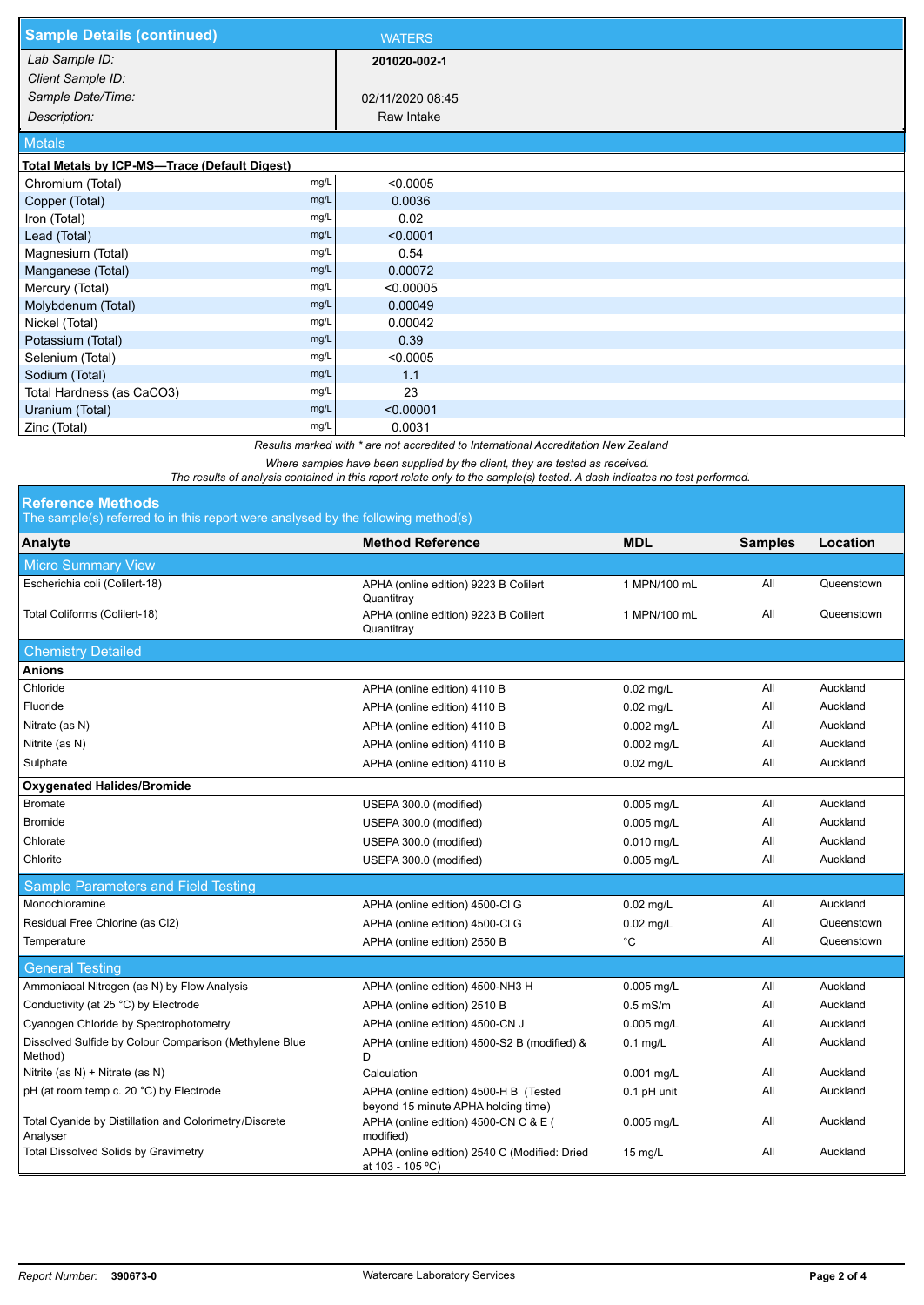| <b>General Testing</b>                                                                                                                                                  |                                                            |               |     |            |  |  |
|-------------------------------------------------------------------------------------------------------------------------------------------------------------------------|------------------------------------------------------------|---------------|-----|------------|--|--|
| <b>Total Solids by Gravimetry</b>                                                                                                                                       | APHA (online edition) 2540 B                               | 15 mg/L       | All | Auckland   |  |  |
| <b>Turbidity by Nephelometry</b>                                                                                                                                        | APHA (online edition) 2130 B (modified)                    | 0.1 NTU       | All | Queenstown |  |  |
| Un-ionised Hydrogen Sulfide by Calculation                                                                                                                              | APHA (online edition) 4500-S2 H                            | $0.1$ mg/L    | All | Auckland   |  |  |
| <b>Metals</b>                                                                                                                                                           |                                                            |               |     |            |  |  |
| Total Metals by ICP-MS-Trace (Default Digest)                                                                                                                           |                                                            |               |     |            |  |  |
| Aluminium (Total)                                                                                                                                                       | APHA (online edition) 3125 B by ICPMS                      | 0.005 mg/L    | All | Auckland   |  |  |
| Antimony (Total)                                                                                                                                                        | APHA (online edition) 3125 B by ICPMS                      | 0.001 mg/L    | All | Auckland   |  |  |
| Arsenic (Total)                                                                                                                                                         | APHA (online edition) 3125 B by ICPMS                      | 0.00010 mg/L  | All | Auckland   |  |  |
| Barium (Total)                                                                                                                                                          | APHA (online edition) 3125 B by ICPMS                      | 0.0002 mg/L   | All | Auckland   |  |  |
| Boron (Total)                                                                                                                                                           | APHA (online edition) 3125 B by ICPMS                      | $0.005$ mg/L  | All | Auckland   |  |  |
| Cadmium (Total)                                                                                                                                                         | APHA (online edition) 3125 B by ICPMS                      | 0.00005 mg/L  | All | Auckland   |  |  |
| Calcium (Total)                                                                                                                                                         | APHA (online edition) 3125 B by ICPMS                      | $0.010$ mg/L  | All | Auckland   |  |  |
| Chromium (Total)                                                                                                                                                        | APHA (online edition) 3125 B by ICPMS                      | 0.0005 mg/L   | All | Auckland   |  |  |
| Copper (Total)                                                                                                                                                          | APHA (online edition) 3125 B by ICPMS                      | 0.0002 mg/L   | All | Auckland   |  |  |
| Iron (Total)                                                                                                                                                            | APHA (online edition) 3125 B by ICPMS                      | 0.002 mg/L    | All | Auckland   |  |  |
| Lead (Total)                                                                                                                                                            | APHA (online edition) 3125 B by ICPMS                      | 0.00010 mg/L  | All | Auckland   |  |  |
| Magnesium (Total)                                                                                                                                                       | APHA (online edition) 3125 B by ICPMS                      | 0.001 mg/L    | All | Auckland   |  |  |
| Manganese (Total)                                                                                                                                                       | APHA (online edition) 3125 B by ICPMS                      | 0.0005 mg/L   | All | Auckland   |  |  |
| Mercury (Total)                                                                                                                                                         | APHA (online edition) 3125 B by ICPMS                      | 0.00005 mg/L  | All | Auckland   |  |  |
| Molybdenum (Total)                                                                                                                                                      | APHA (online edition) 3125 B by ICPMS                      | 0.0003 mg/L   | All | Auckland   |  |  |
| Nickel (Total)                                                                                                                                                          | APHA (online edition) 3125 B by ICPMS                      | 0.00010 mg/L  | All | Auckland   |  |  |
| Potassium (Total)                                                                                                                                                       | APHA (online edition) 3125 B by ICPMS                      | $0.05$ mg/L   | All | Auckland   |  |  |
| Selenium (Total)                                                                                                                                                        | APHA (online edition) 3125 B by ICPMS                      | 0.0005 mg/L   | All | Auckland   |  |  |
| Sodium (Total)                                                                                                                                                          | APHA (online edition) 3125 B by ICPMS                      | $0.1$ mg/L    | All | Auckland   |  |  |
| Total Hardness (as CaCO3)                                                                                                                                               | APHA (online edition) 3125 B by ICPMS                      | $0.03$ mg/L   | All | Auckland   |  |  |
| Uranium (Total)                                                                                                                                                         | APHA (online edition) 3125 B by ICPMS                      | 0.000010 mg/L | All | Auckland   |  |  |
| Zinc (Total)                                                                                                                                                            | APHA (online edition) 3125 B by ICPMS                      | $0.001$ mg/L  | All | Auckland   |  |  |
| <b>Preparations</b>                                                                                                                                                     |                                                            |               |     |            |  |  |
| Digest for Total Metals in Liquids                                                                                                                                      | In House (4:1 Nitric: Hydrochloric Acid, 95°C 2<br>hours)  |               | All | Auckland   |  |  |
| Glass Fibre Filtration $(1.2 \mu m)$                                                                                                                                    | APHA (online edition) 2540 C (Filtration)                  |               | All | Auckland   |  |  |
| Membrane Filtration (0.45 µm)                                                                                                                                           | APHA (online edition) 4500-P B (preliminary<br>filtration) |               | All | Auckland   |  |  |
| The method detection limit (MDL) listed is the limit attainable in a relatively clean matrix. If dilutions are required for analysis the detection limit may be higher. |                                                            |               |     |            |  |  |

*For more information please contact the Operations Manager.*